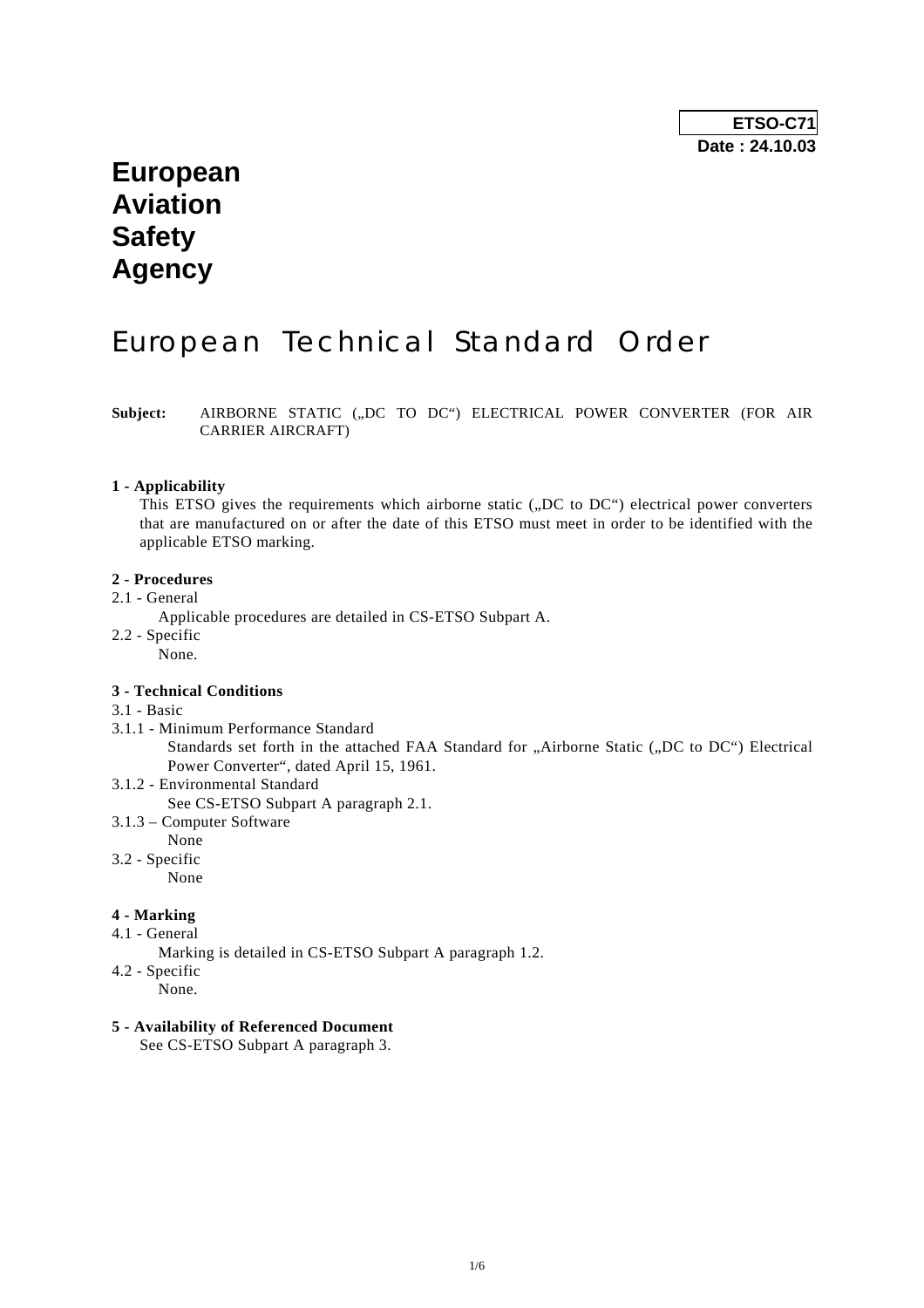## **FAA STANDARD FOR**  AIRBORNE STATIC ("DC TO DC") ELECTRICAL POWER CONVERTER **INTRODUCTION**

 This paper sets forth the minimum performance standards for airborne static  $(0, D\overline{C})$  to  $DC^{\prime\prime}$ ) electrical power converter equipment then used as a part of a navigation or communication system.

 Compliance with these standards is required as a means of assuring that the equipment will satisfactorily perform its intended function under all conditions normally encounted in routine aeronautical operations.

 Inasmuch as the measured values of a radio equipment performance characteristics may be a function of the method of measurement, standard test conditions and methods of test are also recommended in this paper.

## **MINIMUM PERFORMANCE STANDARDS FOR**  AIRBORNE STATIC ("DC TO DC") ELECTRICAL POWER CONVERTER

#### **1.0 GENERAL STANDARDS**

#### **1.1** *Ratings of Components*

 The equipment shall not incorporate its design any component of such rating that, when the equipment is operated throughout the range of the specified environmental test, the ratings established by the manufacturer of the component is exceeded.

#### **1.2** *Effects of Test*

 The design of the equipment shall be such that the application of the specified test produces no discernable condition which would be detrimental to the reliability of equipment manufactured in accordance with such design.

#### **2.0 MINIMUM PERFORMANCE STANDARDS UNDER STANDARD TEST CONDITIONS**

 The test procedures applicable to a determination of the performances of the airborne static  $($ "DC to DC" $)$  electrical power converter equipment are set forth in Appendix "A" of this paper.

#### **2.1** *Nominal Output Voltage and Current*

 The nominal output voltage and current shall not be less than that specified by the manufactuer's ratings. Further, the equipment shall be capable of delivering at least 10% more output power than the manufacturers specified rating for a period of two (2) hours.

#### **2.2** *Regulation*

 Regulation under standard conditions shall not exceed 12%. For the purpose of this standard, regulation is defined as:

( ) Voltage at 20% of load −  $\frac{100}{100}$  voltage at maximum rated load)<br>Voltage at maximum rated load<br>Voltage at maximum rated load  $%$  Reg  $=$ 

#### **2.3** *Ripple*

 Ripple in the output DC voltage at maximum rated output load shall not exceed 1/10% of the output voltage when shunted by a 2 mfd capacitor and the ripple on the DC input leads is equal to 2 volts peak to peak at a frequency of 400 cps. For equipment designed for operation on 13.75 volts DC, the ripple on the input leads need not exceed 1 volt peak to peak.

#### **2.4** *Over Voltage*

 There shall be no permanent damage to any of the solid state devices (transistors) or the components when the power converter is delivering full rated output power and is subjected to the following over voltage conditions:

(a) The input DC voltage is increased to 50% above the standard operating voltage for a duration of not less than five minutes.

#### **2.5** *Short Circuit Conditions*

 There shall be no degradation of the power converter or its components as a result of a sustained short circuit applied separately to each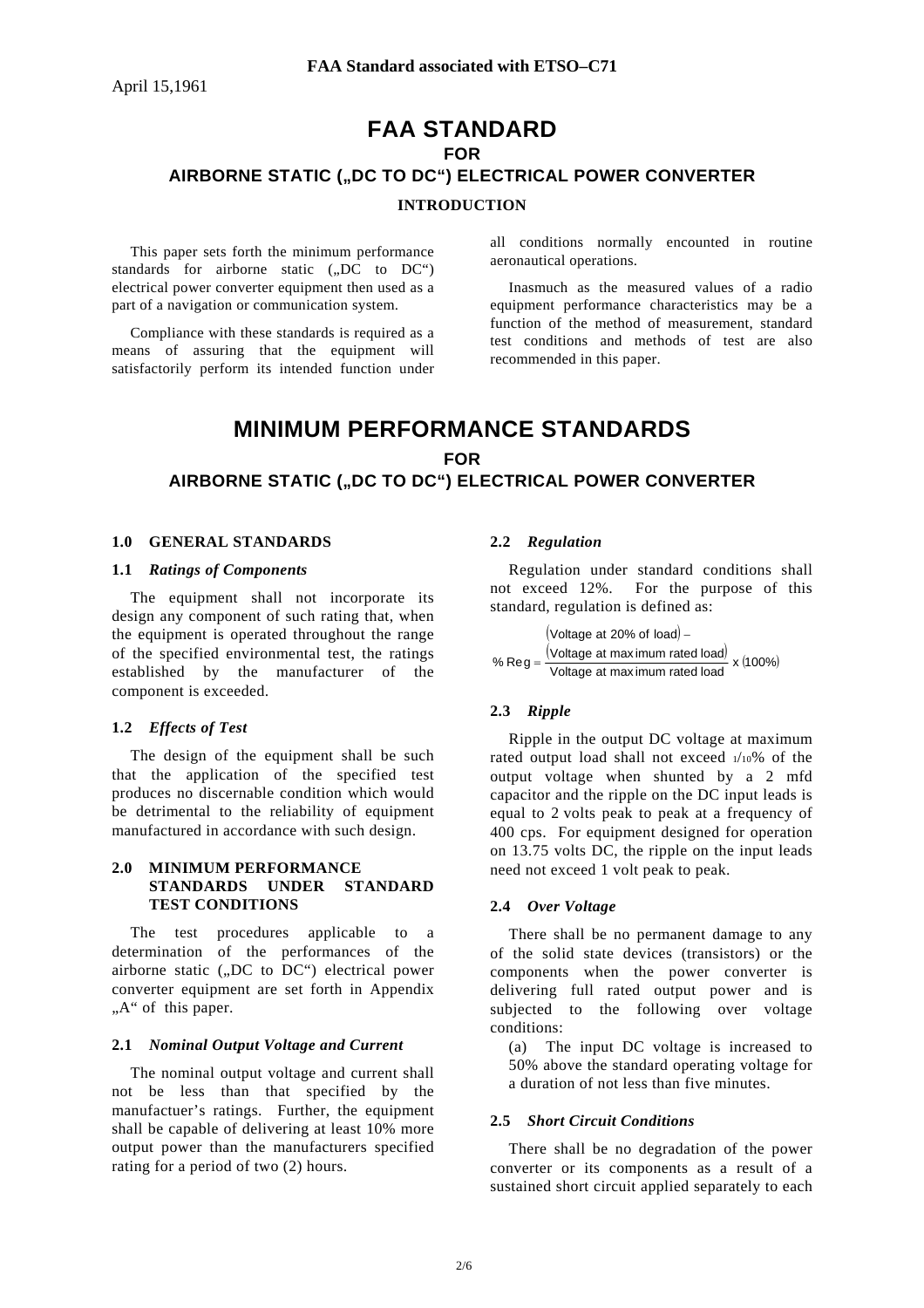output of a multiple output power converter, or simultaneously to all DC outputs for a period of not less than one minute. Within five minutes after removal of the short circuit condition, the equipment shall be capable of continuous operation at the manufacturer's rated output load for a period of eight hours without, degradation of performance.

#### **2.6 Emission of Radio Frequency Energy**

 The emission of radio frequency energy at discreet frequencies within the range of 90 kc to 1500 Mc shall not exceed 200 microvolts between any cable terminal to ground.

*Note:* It is recognized that the radio frequency emissions having a level considerably less than the maximum permitted by the above standard are capable off interfering with the operation of other electronic equipment in an aircraft installation. It is also recognized that the method of reducing the level of emission of radio frequency energy to much lower values are known. However, at the present state of the art, large and expensive filters are often required in addition to the exercise of care in the mechanical and electrical design of equipment. The end result is often a compromise between what is desired and cost.

 In view of the above, the emission standards were set at a level which can be met by the exercise of reasonable care in design and yet effect the reduction in the present overall interference problem. Lower emission levels are desirable and it is, therefore, recommended that the equipment manufacturers make a determined effort to reduce the level of emission from electronic equipment, to the lowest practicable value below that specified above.

#### **2.7 Dielectric Strength**

 The equipment shall withstand without evidence of damage the application of a sinusoidal voltage between each transformer output winding and frame for a period of five seconds. The RMS value of the sinusoidal voltage applied shall be either five times the maximum operating voltage existing across that winding during operation when delivering full rated output, or 500 volts, whichever is greater. During the application of this test, all diodes, transistors, and capacitors may be disconnected.

#### **3.0 MINIMUM PERFORMANCE STAND ARDS UNDER ENVIRONMENTAL TEST CONDITIONS**

 The test procedure applicable to a determination of the performance of radio equipment under environmental test conditions are set, forth in RTCA Paper 100-54/D0-60, "Environmental Test Procedures -Airborne Radio Equipment," and amendment Paper 256- 58/ EC-366 dated November 13, 1958. This paper outlines environmental test procedures for equipment designed to operate under three environmental test conditions as specified therein under Procedures A, B, and C. Only airborne static  $($ "DC to DC $)$  electrical power converter equipment which meets the operating requirements outlined under Procedure A or Procedure B of this paper, as amended, is applicable under this standard.

 The applicable electrical test procedures are set forth in Appendix "A" of this standard.

#### **3.1** *Low Temperature Test*

When the equipment is subjected to the low temperature test and, with primary power voltage 10% less than standard test voltage applied, the following requirements shall be met:

(a) The output voltage shall not vary more than 121/2% from that obtained at standard test conditions.

(b) The requirements of paragraph 2.3 shall be met.

#### **3.2 Altitude** *Test*

 When the equipment is subjected to the altitude test, the requirements of paragraphs 2.1, 2.2, and 2.3 shall be met.

#### **3.3** *Humidity Test*

 After subjection to humidity and within fifteen (15) minutes from the time primary power is applied, the requirements of 2.1, 2.2, and 2.3 shall be met.

#### **3.4 High** *Temperature Test*

 When the equipment is subjected to the high temperature test and with primary power voltage 10% higher than standard test voltage applied, the following requirements shall be met:

(a) The output voltage shall not vary more than 121/2% from that obtained at standard test conditions.

(b) The requirements of paragraphs 2.1, 2.2, and 2.3 shall be met.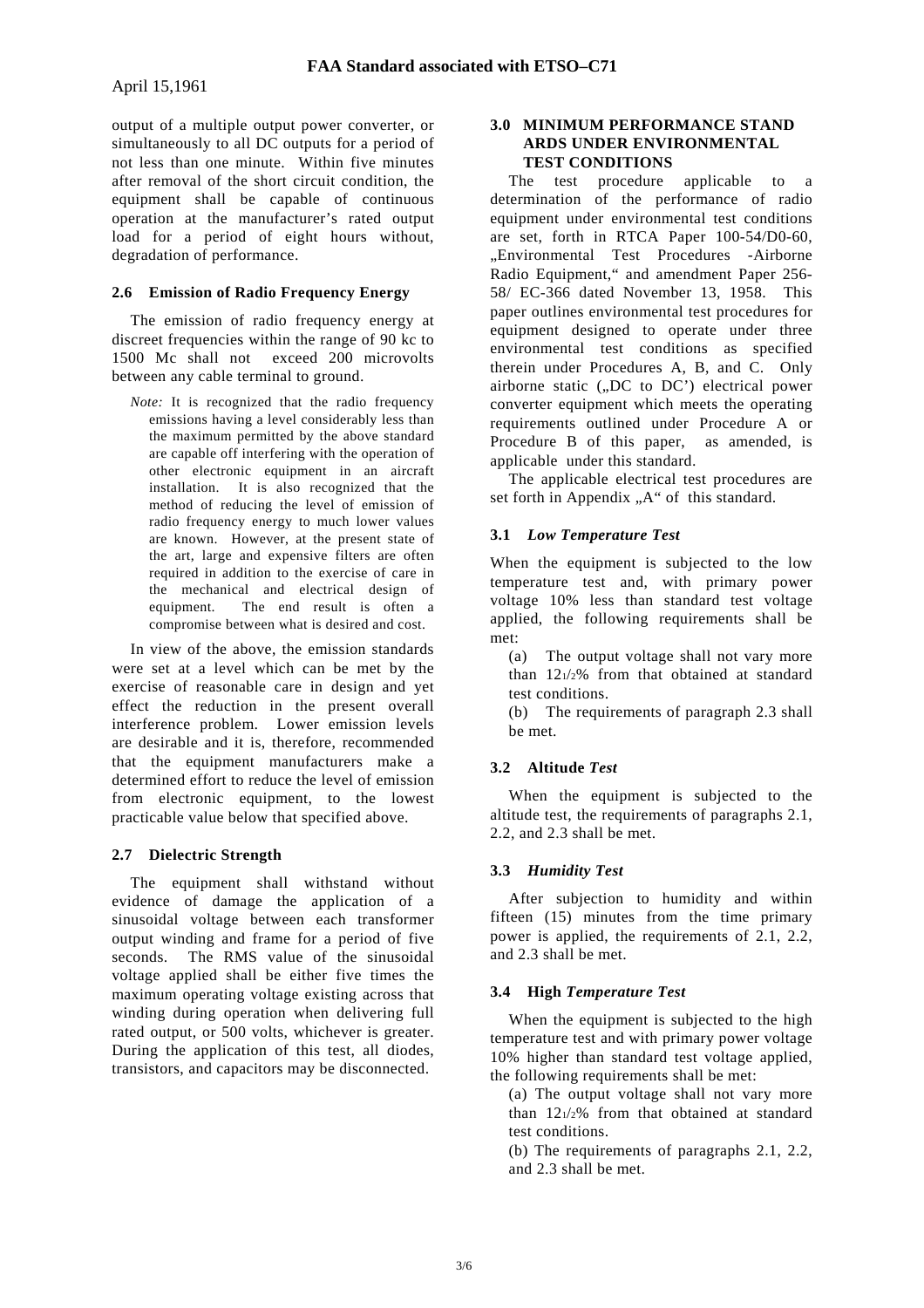#### **3.5 Temperature** *Variation Test*

 When the equipment is subjected to the temperature variation tests, the requirements of paragraphs 2.2 and 2.3 shall be met.

#### **3.6** *Vibration Test*

 When the equipment is subjected to the vibration test, the requirements of paragraphs 2.2 and 2.3 shall be met.

#### **3.7** *Shock Test*

(a) Following the application of 15 G shocks, the requirements of paragraphs 2.2 and 2.3 shall be met.

(b) Following the application of 30 G shocks, the power converter shall have remained in its mounting by its intended means and no parts of the equipment or its mounting shall have become detached and free from the equipment.\*

#### *3.8 Low Voltage Test*

(a) When the primary power voltage(s) is 80% of the standard test, voltage(s), the equipment shall operate electrically.

(b) Gradual reduction of the primary voltage(s) from 80% to 50% of standard test voltage(s) shall produce no condition detrimental to the reliability of the equipment.

(c) Gradual reduction of th eprimary power voltage(s) from 50% to 0%, of standrd test, voltage(s) shall produce no evidence external to the equipment of the presence of fire or smoke.\*

 \*Test tests may be conducted after other tests are completed.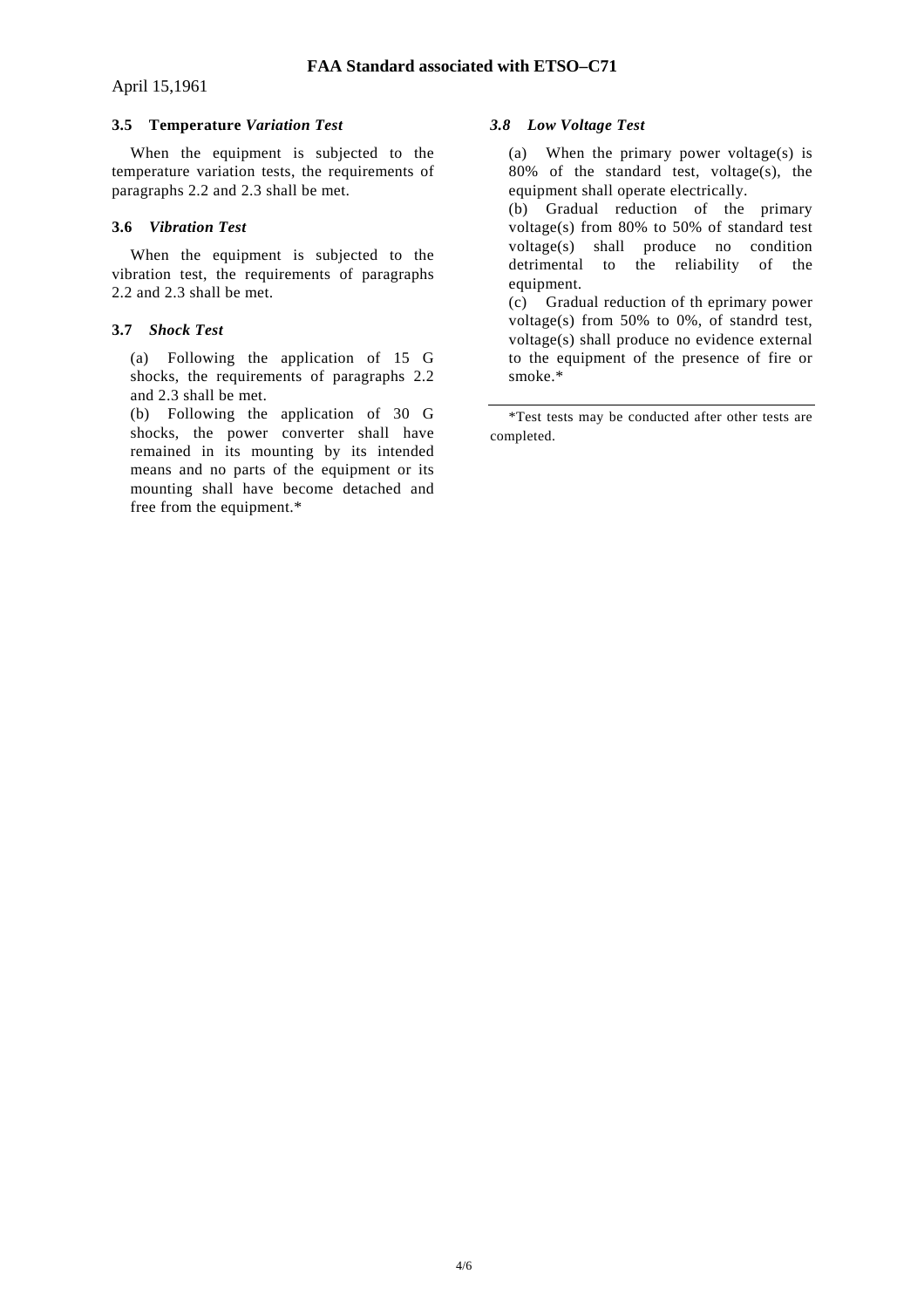## **APPENDIX A**

### **TEST PROCEDURES**

#### AIRBORNE STATIC ("DC TO DC") ELECTRICAL POWER CONVERTER

*A. Power Input Voltage* Unless otherwise specified, all tests shall be conducted with the power input voltage adjusted to the design voltage within  $\pm 2\%$ . The input voltage shall be measured at the power converter input terminals.

*Note:* Design voltages in use as of the date of this report are 13.75 VDC and 27.5 VDC and defined as standard condition.

 **B.** *Adjustment of Equipment.* The equipment under test shall be properly adjusted in accordance with the manufacturer's recommended practices prior to the application of the specified tests.

 **C.** *Test Equipment Precautions.* Due precautions shall be taken during the conduct of these tests to prevent the introduction of error resulting from the improper connection of voltmeters, oscilloscopes and other test instruments across the input and output impedances of the equipment under test.

**D.** *Ambient Conditions.* Unless otherwise specified, all its shall be conducted under conditions of ambient room temperature, pressure and humidity. However, the room temperature shall not be lower than 10° C.

**E.** *Warm-up Period.* Unless otherwise specified, all tests shall be conducted after a warm-up period of not less than fifteen (15) minutes.

**F.** *Connected Loads.* Unless otherwise specified, all tests shall be performed with the equipment connected to loads having the impedance value for which it is desired.

#### **TEST PROCEDURES**

 The test procedures set forth below are satisfactory for use in determining the performance of airborne static  $(0.00C)$ electrical power converter equipment. Test procedure's which provide equivalent information may also be used.

*T-1 Power Output* 

#### EQUIPMENT REQUIRED

*Voltmeter* – Weston Model 931 or equivalent.

*Ammeter* – Weston Model 931 or equivalent.

#### MEASUREMENT PROCEDURE

 Connect the power converter to the appropriate input power source with the ammeter in series with the output and the voltmeter connected across the output. The manufacturer's specified load shall be connected across the output(s). The output load impedance should be adjusted to the manufacturer's specified rating.

 Determine that the nominal output voltage and current is at least that specified by the manufacturer and that the equipment is capable of delivering at least 10% more output power than the manufacturer's specified rating for a period of two (2) hours.

#### *T-2 Regulation*

#### EQUIPMENT REQUIRED

*Voltmeter* – Weston Model 931 or equivalent.

*Ammeter* – Weston Model 931 or equivalent.

#### MEASUREMENT PROCEDURE

 Connect the power converter to the appropriate input power source with the ammeter in series with the output and the voltmeter connected across the output. The manufacturer's rated load should be connected across the output(s).

 Vary the load impedance from maximum rated load to 20% of maximum rated load and note the output voltage(s) at these two load settings. Calculate the percent regulation using the formula specified in paragraph 2.2.

#### *T-3 Ripple*

#### EQUIPMENT REQUIRED

 Hewlett Packard Oscilloscope Model 150A or equivalent.

#### MEASUREMENT PROCEDURE

 Connect the power converter to the appropriate input power source with the power